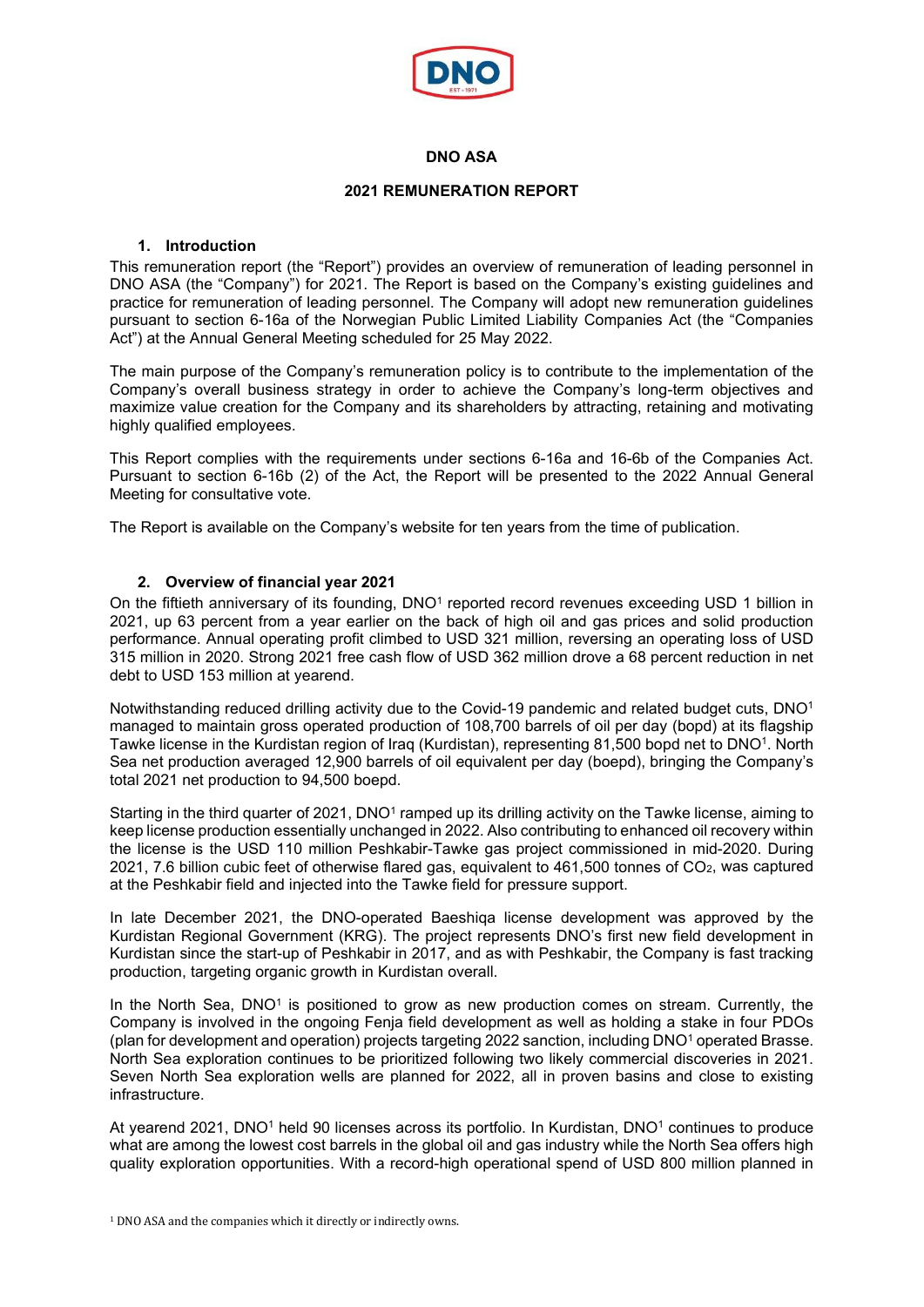2022, DNO<sup>1</sup> remains committed to explore for and produce oil and gas in a commercially attractive but also socially responsible and environmentally sensitive manner.

## **3. Remuneration of the Board of Directors**

The members of the Board of Directors of the Company (the "Board") receive remuneration as directors and as members of established Board committees. The general meeting approves the remuneration of the Board and the Board committees based on proposals presented by the Nomination Committee.

The remuneration reflects the Board's responsibility, competence, workload and the complexity of the business and is determined separately for the Executive Chairman, the Deputy Chairman and other directors of the Board. Additional fees are applied on a uniform basis for each director's participation in the Board committees.

The remuneration of the directors of the Board is a fixed annual fee. None of the directors have pension schemes or agreements for compensation in the event of termination of or changes to their position as directors. The Company does not grant synthetic shares to the directors of the Board.

#### **Board remuneration in 2021 and 2020:**

| <b>Remuneration to the Board of Directors</b><br>(USD thous and) | <b>Fixed remuneration</b> |                                    | Proportion<br>variable |                                    |              |              |  |
|------------------------------------------------------------------|---------------------------|------------------------------------|------------------------|------------------------------------|--------------|--------------|--|
| Name, Title,                                                     | Year                      | <b>Fixed Board</b><br>remuneration | Other<br>benefits      | Remuneration for<br>committee work | <b>Total</b> | remuneration |  |
| Bijan Mossavar-Rahmani,                                          | 2021                      | 823                                |                        | 10                                 | 833          | $0\%$        |  |
| Executive Chairman                                               | 2020                      | 752                                |                        | 9                                  | 761          | $0\%$        |  |
| Lars Arne Takla,                                                 | 2021                      | 63                                 |                        | 6                                  | 70           | $0\%$        |  |
| Deputy Chairman                                                  | 2020                      | 58                                 |                        | 6                                  | 64           | $0\%$        |  |
| Elin Karfjell,                                                   | 2021                      | 53                                 |                        | 6                                  | 59           | 0%           |  |
| <b>Director</b>                                                  | 2020                      | 48                                 |                        | 6                                  | 54           | $0\%$        |  |
| Gunnar Hirsti,                                                   | 2021                      | 53                                 |                        | 13                                 | 66           | $0\%$        |  |
| <b>Director</b>                                                  | 2020                      | 48                                 |                        | 12                                 | 60           | $0\%$        |  |
| Shelley Watson,                                                  | 2021                      | 53                                 |                        | 13                                 | 66           | $0\%$        |  |
| <b>Director</b>                                                  | 2020                      | 48                                 |                        | 6                                  | 54           | 0%           |  |
|                                                                  | 2021                      | 1045                               | ۰                      | 48                                 | 1,093        | $0\%$        |  |
| Sum                                                              | 2020                      | 954                                |                        | 39                                 | 993          | $0\%$        |  |

In addition to the above, a fee of USD 3,198 (2020: USD 2,921) was paid to each of Anita Marie Hjerkinn Aarnæs and Kåre A. Tjønneland for service on the Nomination Committee.

#### **Comparative information on the change of remuneration:**

| Increase/ - decrease in total remuneration received from previous year (USD thousand and percentage) |      |            |      |       |       |            |      |       |      |            |
|------------------------------------------------------------------------------------------------------|------|------------|------|-------|-------|------------|------|-------|------|------------|
| Name, Title,                                                                                         | 2017 |            | 2018 |       | 2019  |            | 2020 |       | 2021 |            |
|                                                                                                      | Δ    | $\Delta\%$ | Δ    | Δ%    | Δ     | $\Delta$ % | Δ    | Δ%    | Δ    | $\Delta$ % |
| Bijan Mossavar-Rahmani,<br>Executive Chairman                                                        | 12   | 2%         | 54   | 7%    | $-28$ | $-3%$      | -53  | $-6%$ | 72   | 9%         |
| Lars Arne Takla,<br>Deputy Chairman                                                                  | 1    | 2%         | 4    | 6%    | $-2$  | $-3%$      | -4   | $-6%$ | 6    | 9%         |
| Elin Karfjell,<br><b>Director</b>                                                                    | 1    | 2%         | 4    | 7%    | $-2$  | $-4%$      | -4   | $-7%$ | 5    | 9%         |
| Gunnar Hirsti,<br>Director $(1)$                                                                     | 17   | 29%        | $-7$ | $-9%$ | $-2$  | $-3%$      | -4   | $-6%$ | 6    | 10%        |
| Shelley Watson,<br>Director $(2)$                                                                    | 1    | 2%         | 4    | 7%    | $-2$  | $-4%$      | -4   | $-7%$ | 12   | 22%        |

General note: The Board remuneration is nominated in NOK and has been converted to USD using the average exchange rate for the year.

(1) Gunnar Hirsti received compensation for his 2016 work on sub-committees (Audit Committee and Remuneration Committee) in 2017.

(2) Shelley Watson became a member of the HSSE Committee in 2021.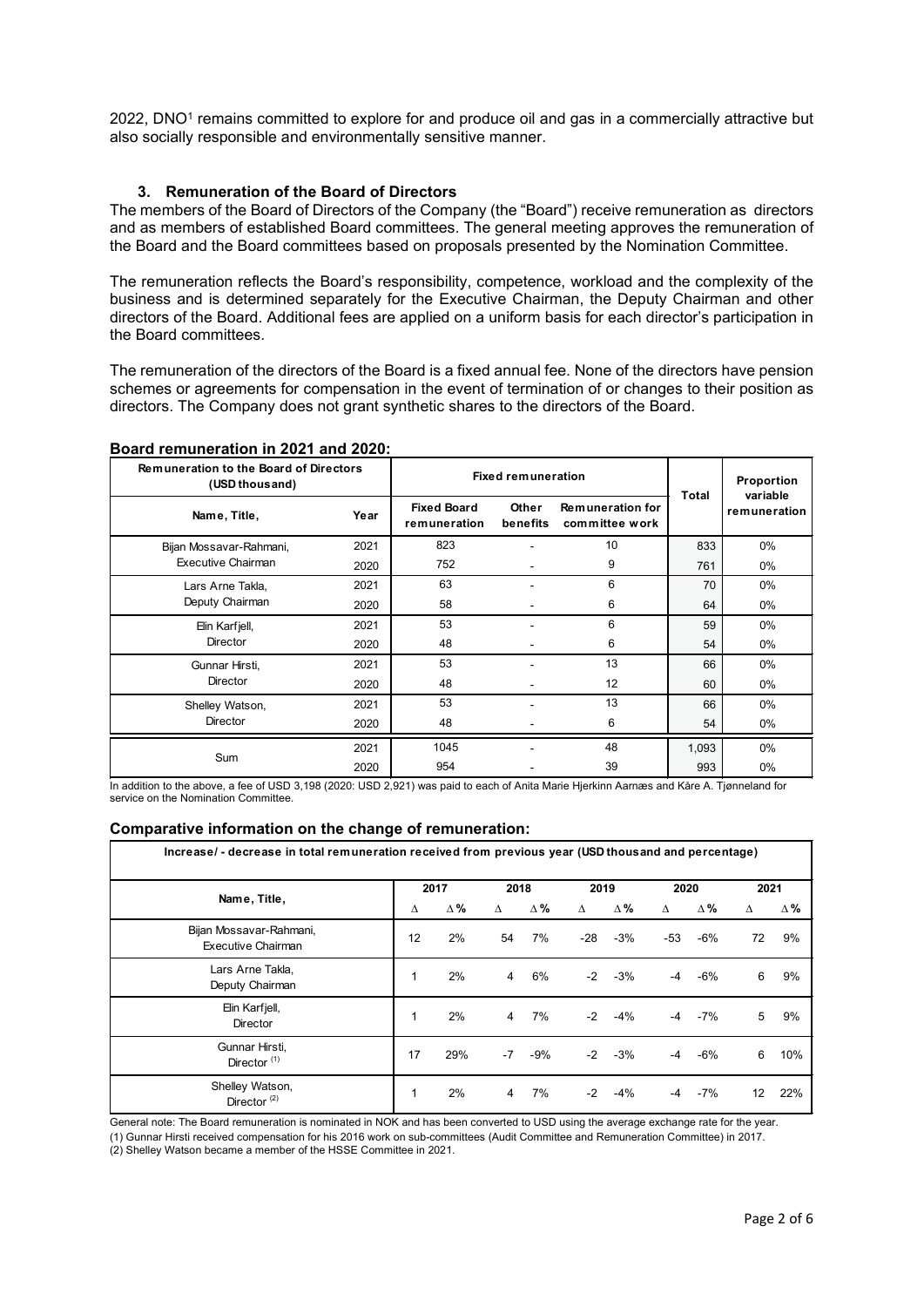## **4. Remuneration of Senior Management**

The total remuneration consists of a fixed base salary, pension contribution, an annual performancebased cash bonus and awards of synthetic shares.

#### **Remuneration types:**

The remuneration of the Company's Senior Management, including the Managing Director, is subject to the evaluation and recommendation of the Remuneration Committee. The remuneration of the Company's Managing Director is evaluated annually and approved by the Board.

Any remuneration, bonuses or other incentive schemes must reflect the duties and responsibilities of the employees and add long-term value for shareholders.

**Fixed remuneration:** The Board did not set any upper or lower limit for the fixed salary for Senior Management for 2021 beyond the main principles set out above.

**Variable remuneration:** In addition to fixed salary, variable remuneration can be used to recruit, retain and reward employees. For Senior Management, such remuneration can include cash bonuses and share-based compensation. Annual bonuses, when awarded, are based on corporate results and/or individual performance.

**Pensions:** The Company has a contribution-based pension system under which Norway-based employees are entitled to a pension contribution of 12.5 percent of their annual salary. Any excess of the maximum legally allowable pension contribution is paid out to the employees as additional salary.

**Synthetic share scheme:** The Board continued its synthetic share scheme in 2021. The purpose of the scheme is to: (i) align the interests of Senior Management and other employees with those of shareholders; (ii) reward value creation; and (iii) provide retention incentives. The Board determines whether to set allocation criteria, conditions or thresholds for the scheme.

The synthetic share awards set out in the table below are subject to a two-year vesting period and require continued employment in the Company for a period of two years after the grant date/award date. The exception is 143,429 of the 146,354 shares grated to Haakon Sandborg in the 2021 award which have a three-year vesting period.

At vesting date an automatic settlement of synthetic shares for tax purposes will be performed. Subsequently, the employee can settle in cash or keep the remaining shares as unrestricted.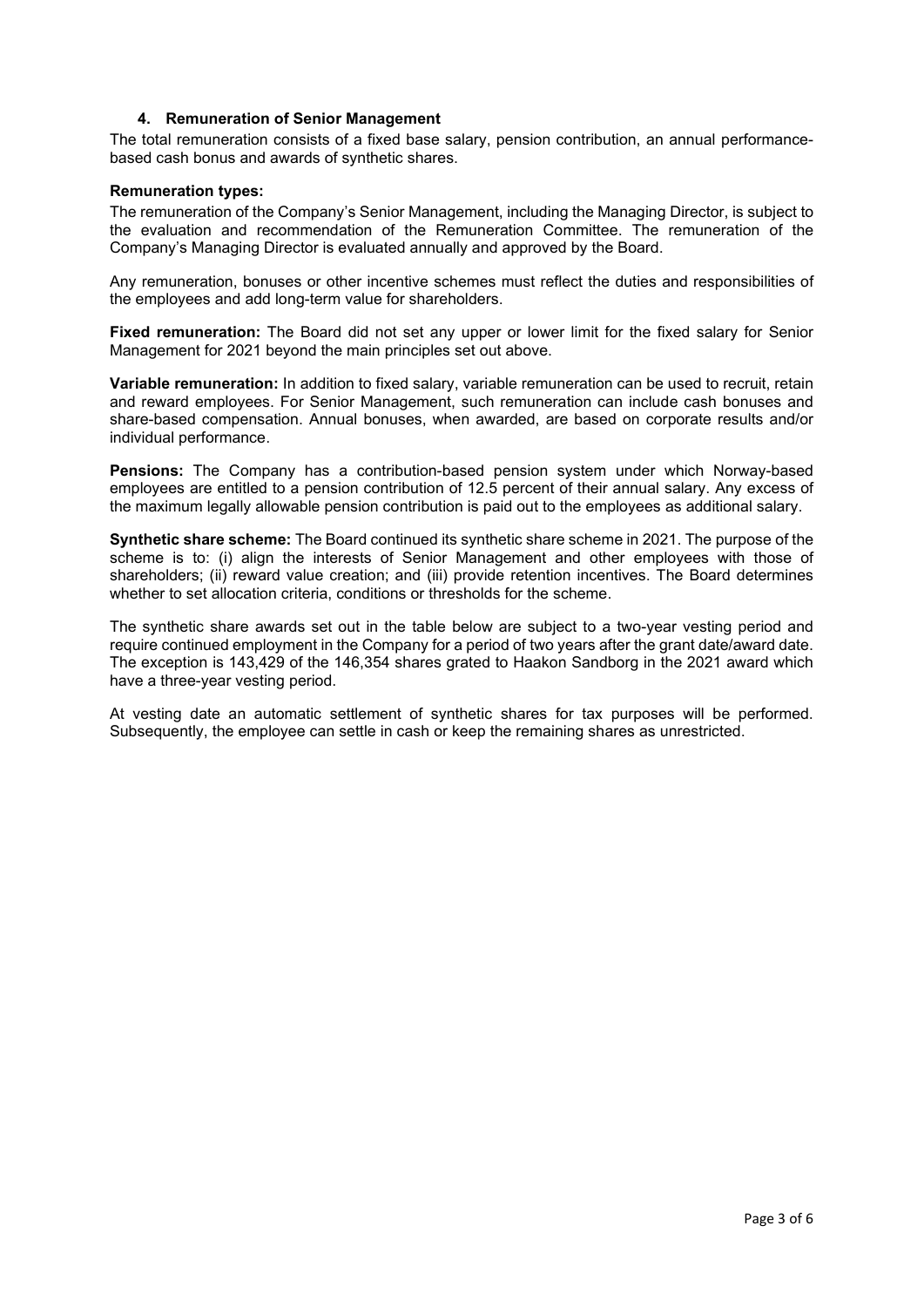| <b>Synthetic shares</b>                                           |                            |                             |                           |                   |                     |  |  |  |  |
|-------------------------------------------------------------------|----------------------------|-----------------------------|---------------------------|-------------------|---------------------|--|--|--|--|
| Name, Title,<br>Synthetic shares owned,<br>as at 31 December 2021 |                            | <b>Vested Award</b><br>2019 | <b>Award 2020</b>         | <b>Award 2021</b> | <b>Unrestricted</b> |  |  |  |  |
| <b>Bjørn Dale</b>                                                 | Number of shares           | $\Omega$                    | 73,992                    | $\Omega$          | $\Omega$            |  |  |  |  |
| <b>Managing Director</b><br>73 992 Shares                         | Value at vesting<br>(TUSD) | $\mathbf{0}$                |                           |                   |                     |  |  |  |  |
| Chris Spencer                                                     | Number of shares           | 32,339                      | 478,752                   | $\Omega$          | 108,061             |  |  |  |  |
| <b>Chief Operating Officer</b><br>586 813 Shares                  | Value at vesting<br>(TUSD) | 29                          |                           |                   |                     |  |  |  |  |
| Haakon Sandborg                                                   | Number of shares           | 24,255                      | 59.193                    | 146,354           | $\mathbf 0$         |  |  |  |  |
| <b>Chief Financial Officer</b><br>205 547 Shares                  | Value at vesting<br>(TUSD) | 22                          |                           |                   |                     |  |  |  |  |
| Nicholas Whiteley                                                 | Number of shares           | 24,255                      | 39,461                    | 0                 | 2,052               |  |  |  |  |
| <b>Chief Commercial Officer</b><br>41 513 Shares                  | Value at vesting<br>(TUSD) | 22                          |                           |                   |                     |  |  |  |  |
| Tom Allan                                                         | Number of shares           | 105,007                     | 349.470                   | $\Omega$          | 107,148             |  |  |  |  |
| General Manager Kurdistan Region of Iraq<br>456 618 Shares        | Value at vesting<br>(TUSD) | 150                         |                           |                   |                     |  |  |  |  |
| Ørjan Gjerde                                                      | Number of shares           | 17,305                      | $\Omega$                  | $\Omega$          | $\Omega$            |  |  |  |  |
| General Manager DNO North Sea<br>0 Shares                         | Value at vesting<br>(TUSD) | 16                          |                           |                   |                     |  |  |  |  |
| Geir Arne Skau                                                    | Number of shares           | $\Omega$                    | 59,597                    | $\Omega$          | $\Omega$            |  |  |  |  |
| Human Resources Director<br>59 597 Shares                         | Value at vesting<br>(TUSD) | 0                           |                           |                   |                     |  |  |  |  |
| Tonje Pareli Gormley                                              | Number of shares           | 74,785                      | 98,974                    | 0                 | $\Omega$            |  |  |  |  |
| General Counsel - Middle East<br>98 974 Shares                    | Value at vesting<br>(TUSD) | 98                          |                           |                   |                     |  |  |  |  |
| Ute Quinn                                                         | Number of shares           | 135,506                     | 59.193                    | 0                 | $\Omega$            |  |  |  |  |
| <b>Group General Counsel</b><br>59 193 Shares                     | Value at vesting<br>(TUSD) | 181                         |                           |                   |                     |  |  |  |  |
| Aernout van der Gaag<br>Finance Director North Sea and Group      | Number of shares           | 22,907                      | 18,634                    | $\mathbf{0}$      | 72,551              |  |  |  |  |
| Planning<br>91 185 Shares                                         | Value at vesting<br>(TUSD) | 21                          |                           |                   |                     |  |  |  |  |
| 1 673 432 Shares                                                  |                            |                             | 1,237,266                 | 146,354           | 289,812             |  |  |  |  |
| Aw ard date                                                       |                            |                             | 20-02-2020/<br>09-02-2020 | 20-05-2021        |                     |  |  |  |  |

**Other terms and benefits:** The Managing Director and other members of Senior Management, i.e., Bjørn Dale, Chris Spencer, Haakon Sandborg, Nicholas Whiteley, Ute Quinn and Aernout van der Gaag have severance payment agreements ranging from six months to 12 months of their respective annual base salaries.

Other types of non-monetary benefits include newspaper, mobile phone and broadband communication subscriptions.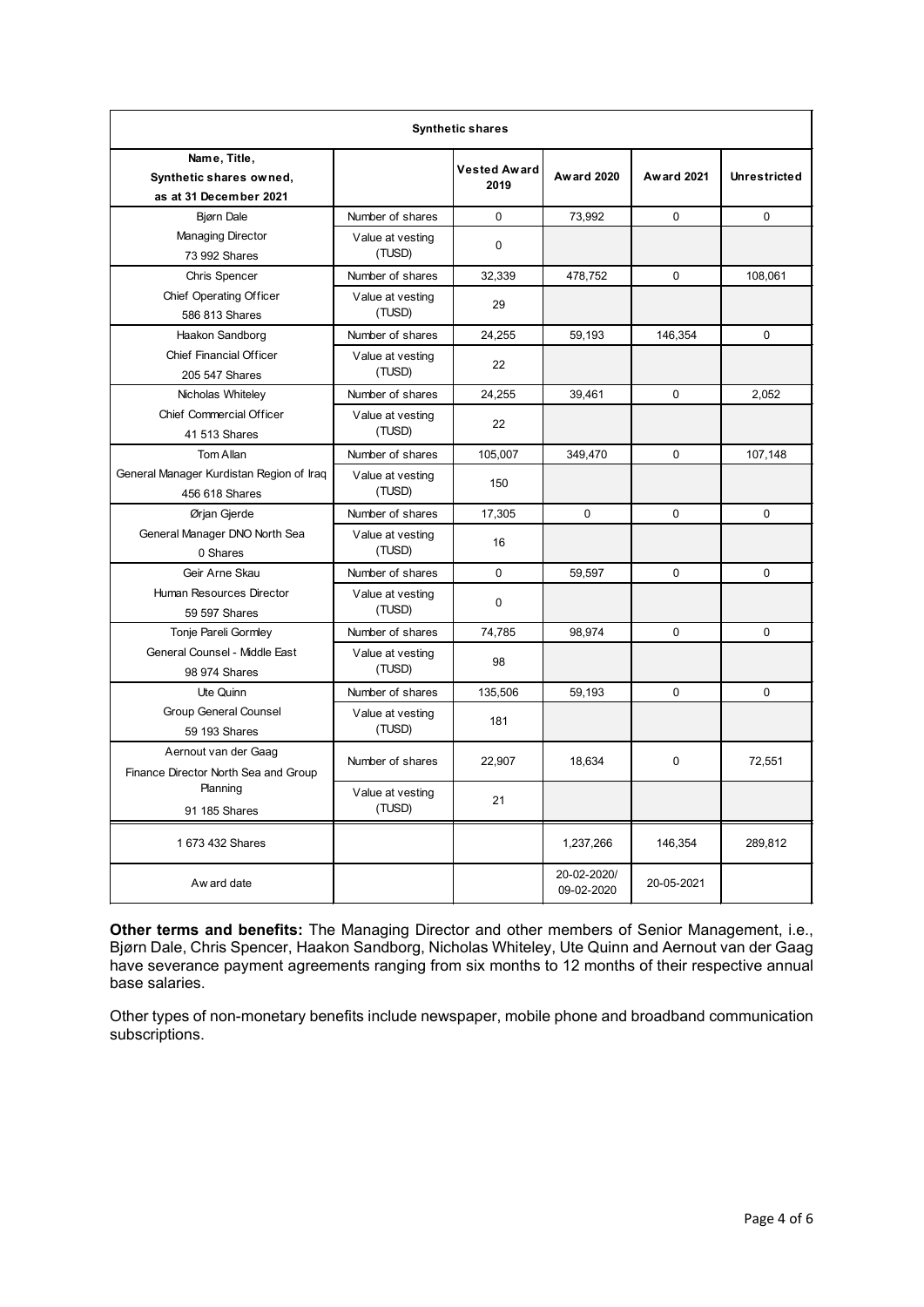| <b>Remuneration to Managing Director and Senior</b><br>Management (USD thousand) |      |                       | <b>Fixed remuneration</b> |                          |                               | Variable<br>remuneration |       | Proportion               |  |
|----------------------------------------------------------------------------------|------|-----------------------|---------------------------|--------------------------|-------------------------------|--------------------------|-------|--------------------------|--|
| Name, Title,                                                                     | Year | <b>Base</b><br>Salary | Other<br>benefits         | Pension<br>expense       | One-year<br>variable<br>bonus | Synthetic<br>shares      | Total | variable<br>remuneration |  |
| Bjørn Dale,                                                                      | 2021 | 689                   | 69                        | 21                       | 76                            |                          | 854   | 9%                       |  |
| <b>Managing Director</b>                                                         | 2020 | 630                   | 69                        | 18                       | 37                            | 162                      | 916   | 22%                      |  |
| Chris Spencer,                                                                   | 2021 | 577                   | 53                        | 21                       | 66                            | 29                       | 746   | 13%                      |  |
| <b>Chief Operating Officer</b>                                                   | 2020 | 475                   | 48                        | 18                       | 56                            | 99                       | 696   | 22%                      |  |
| Haakon Sandborg,                                                                 | 2021 | 461                   | 38                        | 21                       | 50                            | 22                       | 592   | 12%                      |  |
| Chief Financial Officer                                                          | 2020 | 422                   | 38                        | 18                       | 33                            | 123                      | 634   | 25%                      |  |
| Nicholas Whiteley,                                                               | 2021 | 457                   | 90                        | 21                       | 50                            | 22                       | 641   | 11%                      |  |
| <b>Chief Commercial Officer</b>                                                  | 2020 | 420                   | 85                        | 18                       | 16                            | 140                      | 680   | 23%                      |  |
| Tom Allan,<br>General Manager Kurdistan Region of Iraq                           | 2021 | 584                   | 283                       | $\overline{a}$           | 68                            | 150                      | 1.086 | 20%                      |  |
|                                                                                  | 2020 | 529                   | 357                       | $\overline{\phantom{a}}$ |                               | $\overline{\phantom{a}}$ | 886   | 0%                       |  |
| Ørjan Gjerde,                                                                    | 2021 | 439                   | 37                        | 21                       | 49                            | 16                       | 562   | 11%                      |  |
| General Manager DNO North Sea                                                    | 2020 | 413                   | 26                        | 18                       | $\overline{a}$                | 40                       | 497   | 8%                       |  |
| Geir Arne Skau.                                                                  | 2021 | 346                   | 24                        | 21                       | 38                            |                          | 430   | 9%                       |  |
| Human Resources Director                                                         | 2020 | 297                   | 25                        | 18                       | 25                            | 39                       | 405   | 16%                      |  |
| Tonje Pareli Gormley,                                                            | 2021 | 375                   | 29                        | 21                       | 41                            | 98                       | 564   | 25%                      |  |
| General Counsel - Middle East                                                    | 2020 | 335                   | 31                        | 18                       | 41                            | 35                       | 461   | 17%                      |  |
| Ute Quinn,                                                                       | 2021 | 459                   | 39                        | 21                       | 50                            | 181                      | 751   | 31%                      |  |
| Group General Counsel                                                            | 2020 | 420                   | 38                        | 18                       | 33                            | 13                       | 522   | 9%                       |  |
| Aernout van der Gaag,                                                            | 2021 | 433                   | 67                        | 21                       | 48                            | 21                       | 590   | 12%                      |  |
| Finance Director North Sea and Group Planning                                    | 2020 | 397                   | 67                        | 18                       | 15                            | 178                      | 676   | 29%                      |  |
| Sum                                                                              | 2021 | 4,821                 | 729                       | 189                      | 536                           | 539                      | 6,815 | 16%                      |  |
|                                                                                  | 2020 | 4,338                 | 784                       | 166                      | 256                           | 829                      | 6,373 | 17%                      |  |

# **Remuneration of Senior Management in 2021 and 2020:**

Synthetic shares in the table above are shares vested, please see separate paragraph above for further information on the synthetic share scheme. Other benefits include the pension share which exceeds the maximum legally allowable pension contribution. In addition, Nicholas Whiteley and Aernout van der Gaag have residence costs reported as other benefits.